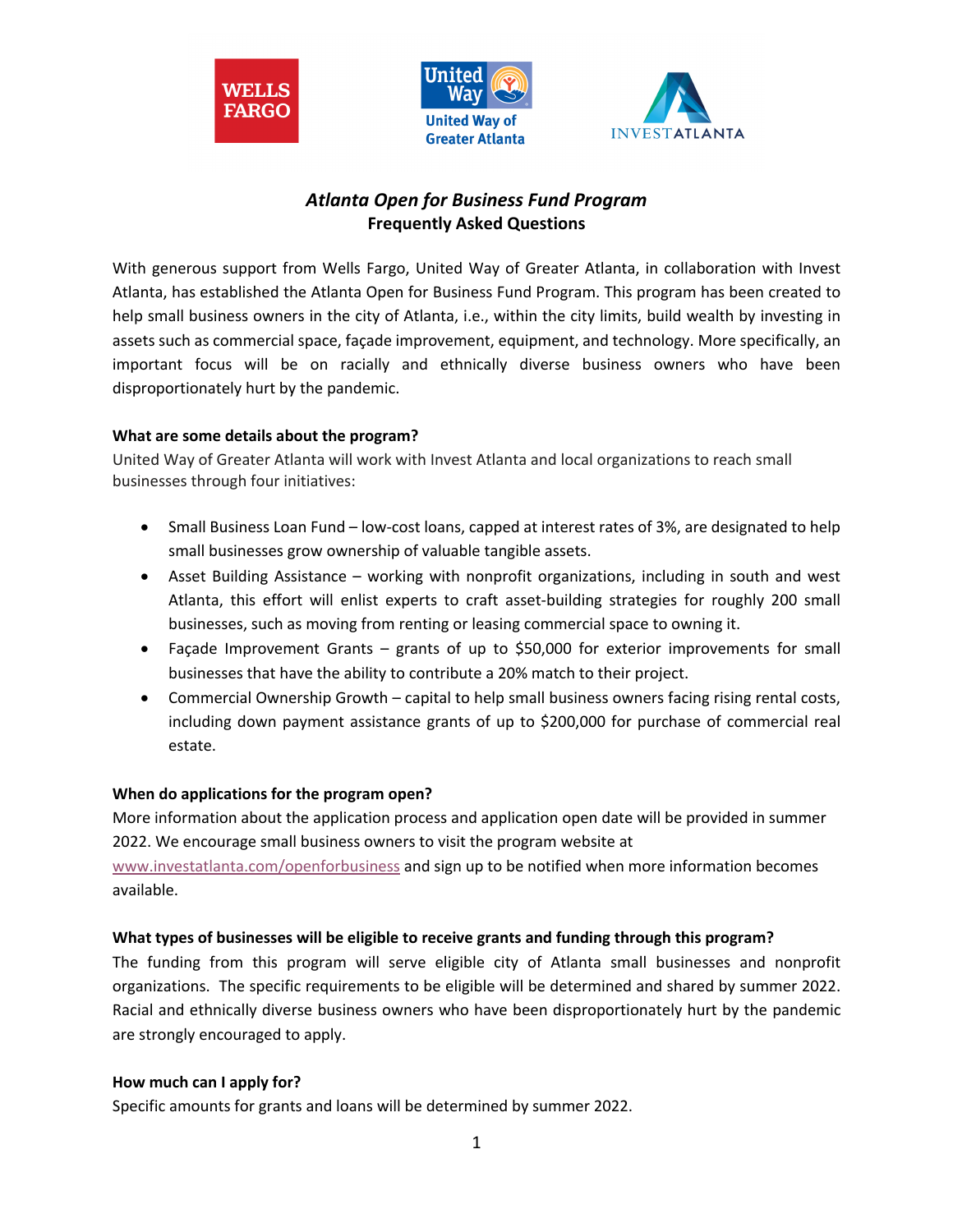





#### **How will the community be involved?**

A community stakeholder council will be convened to draw on the experiences of the residents, nonprofit, philanthropic, business, and civic leaders to inform the design and process of the program.

### **Where did the funds from this program come from?**

The donation comes from Wells Fargo's Open for Business Fund, a roughly \$420 million fund that the company created in July 2020 to help small businesses stay open during the COVID-19 pandemic. The Fund has focused on racially and ethnically diverse small businesses, which have been disproportionately impacted by the pandemic. The Fund was created from the gross processing fees that Wells Fargo received from Paycheck Protection Program loans made in 2020. Wells Fargo donated funds to Community Development Financial Institutions (CDFIs) and local nonprofits across the nation.

### **Do I have to be a Wells Fargo customer to apply?**

No, you do not need to be a Wells Fargo customer to apply.

### **What can grants and/or loans funded by the program be used for?**

The Atlanta Open for Business Fund Program could be used to meet a variety of small business needs, specifically:

- Commercial Owner-Occupied Purchase Funds will support owners who want to buy commercial space to operate their business.
- Equipment and Technology Funds will support the purchase of assets that help a business to grow, i.e., enhanced software, trucks for delivery, machinery used to support the business.
- Façade Improvement Funds will support updating, renovating and improvements to commercial space which will support business growth and client retention.
- Technical Assistance Funds will support business owners acquire skills to protect and own assets, i.e., legal support, insurance support and accounting support and training will be provided for business owners.

### **What can small business owners do to prepare for the application process?**

More information will be provided by summer of 2022; however, it is always a great idea to have any financial documents pertaining to your business prepared and up to date. Financial documents include, but are not limited to, business financial statements, business tax returns and personal financials as well.

### **Will there be application assistance or training?**

Yes, information sessions and webinars will be held to explain the program, application process and resources to support the applicant during the application process.